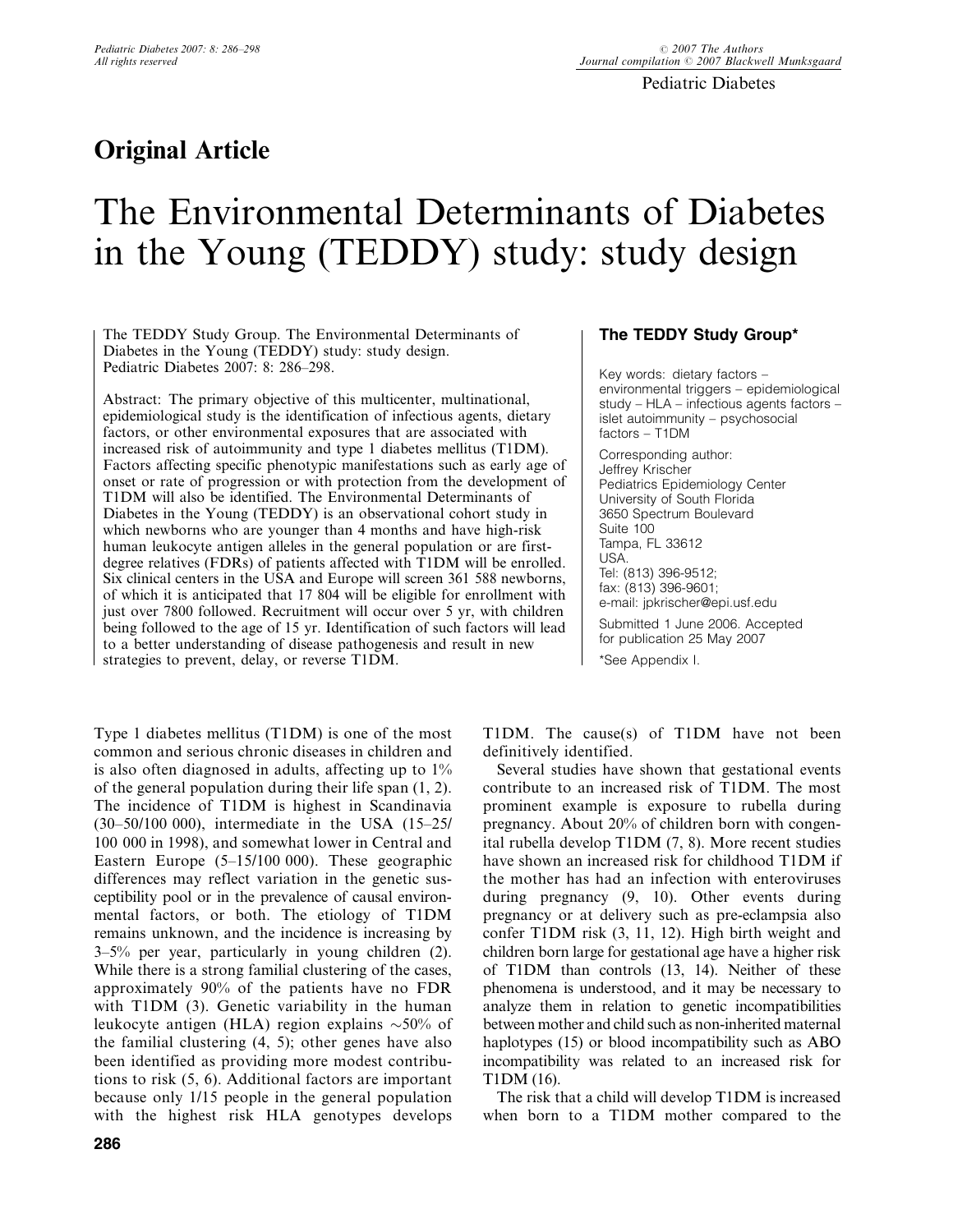general population. However, the risk of the child developing the disease is higher when born to a T1DM father (17). Little is known about the consequences for islet autoimmunity or T1DM development when born to a mother with subclinical organ-specific autoimmunity such as a mother with thyroid or islet autoantibodies but not necessarily an autoimmune disease. In most cases, overt diabetes is preceded by the presence of autoantibodies to IAs such as glutamic acid decarboxylase (GAD65), insulin autoantibodies (IAA), and tyrosine phosphatase autoantibodies (IA-2). This preclinical period, ranging from months to years, provides an opportunity for prevention, which has been unsuccessful to date.

Current understanding of T1DM etiology and the preliminary intervention data originate almost exclusively from studies of FDRs of T1DM patients. These data may not be directly applicable to the causes and prevention of T1DM in the general population where 85–90% of the patients occur (3). The presence of gene– environment interactions may explain the observed weak effects of candidate environmental agents and genes on T1DM risk. Without accounting for these interactions, we may not detect the true main effects of either the environmental agent or the gene.

Approximately 90% of all T1DM patients have either the DRB1\*03,DQB1\*0201 or the DRB1\*04, DQB1\*0302 haplotype. While the DRB1\*0301, DQB1\*0201/DRB1\*04,DQB1\*0302 heterozygotes account for only about 3% of the general population, this genotype is present in 30–40% of T1DM patients and in up to 52% of those who develop diabetes in the first 10 yr of life (18–20). Thus, a great deal could be learned about the causes of T1DM by studying the interactions between plausible environmental causes and the HLA-DR and -DQ genotypes.

T1DM has been associated with enteroviral infections, rotavirus, and herpes viruses (21–31). However, there is a lack of consistency in previous reports, which have been underpowered for the most part, and it is plausible that non-diabetogenic strains of a virus may induce immunity to antigenically similar diabetogenic strains and protect from T1DM. To test these hypotheses, large groups of young children at risk for T1DM need to be followed prospectively with collection of appropriate samples at frequent intervals. In addition, state-of-theart techniques must be used for sensitive and specific detection of both microbial nucleic acids (to demonstrate current acute or persistent infection) and antibodies (to document previous infection).

No specific bacterial agent has been linked with onset of T1DM or with diabetes-associated autoimmunity. However, bacterial superantigens have been suggested as possible non-specific immune stimuli that could play a role in development of prediabetic autoimmunity (32). A number of bacteria have been proposed as sources of superantigens that might be relevant to onset of T1DM, including Mycobacterium tuberculosis, Mycoplasma species, Pseudomonas aeruginosa, Streptococcus pyogenes, and Yersinia enterocolitica.

Lack of breast-feeding and early exposure to cow's milk or wheat have been associated with T1DM (33–36). However, the findings from prospective studies have been inconsistent. Relative deficiencies of vitamin D and E and omega-3 fatty acids have been reported to play a role but needs to be evaluated prospectively using both intake information and biomarkers (37–39). N-Nitroso compounds may increase the risk of diabetes, but the effect on human T1DM risk is less clear (40). Exposure to mycotoxin has been recently suggested as another candidate environmental cause of T1DM (41).

Psychosocial factors may also contribute to appearance of T1DM. Stress has long been considered a potential trigger for TIDM (42–51). Furthermore, screening for high-risk genes associated with T1DM could induce anxiety and distress in family members (52). As the children grow older, they too may become concerned about their vulnerability to TIDM. It is important that we assess the psychological impact of genetic screening and long-term follow-up of at-risk children on both the children and their families.

Unfortunately, results from previous studies have been confounded by imprecise assessment of exposure, recall bias, failure to account for genetic susceptibility, failure to assess exposures at very early ages, or the inability to follow a sufficient sample of children long term with high intensity. The present multicenter study will provide an opportunity to fill important gaps in our understanding of the events leading to T1DM by studying from birth high-risk general population children and relatives and by systematic screening of candidate environmental and genetic factors. In addition, samples collected by the Environmental Determinants of Diabetes in the Young (TEDDY) will create a valuable resource for investigators proposing innovative hypotheses concerning candidate environmental and genetic factors.

#### Study organization

The TEDDY consortium, comprising six clinical centers located in the USA and Europe: Washington (Seattle), Colorado (Denver), and Georgia (Augusta); Finland (Turku); Sweden (Malmo); and Germany (Munich), and a data coordinating center in Tampa, Florida, will allow for a coordinated, multidisciplinary approach to this complex disease. Collection of information and samples in a standardized manner will achieve greater statistical power than smaller independent investigations. The TEDDY study will establish a central repository of data and biologic samples for subsequent hypothesis-based research.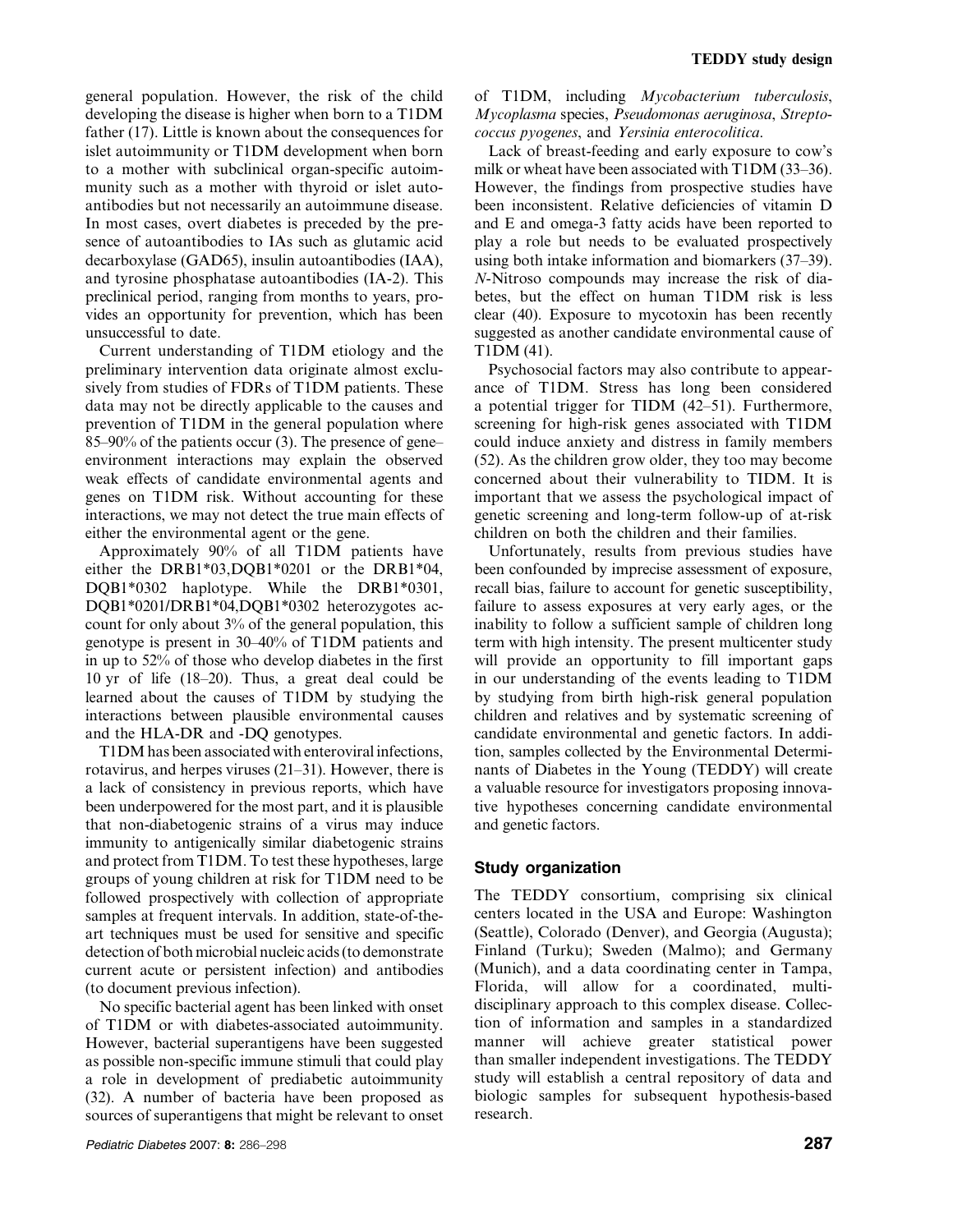# Study design

Hypotheses

- (i) Initiation of persistent beta-cell autoimmunity and progression from beta-cell autoimmunity to diabetes is increased with:
	- (a) Exposure to a trigger factor during pregnancy, such as infections, pre-eclampsia, blood incompatibility, or birth weight;
	- (b) Differences in the timing of the introduction and/or the type of dietary constituents that include exposure to cereals or gluten, exposure to cow'smilk during infancy and/or childhood, and short duration of breast-feeding;
	- (c) Lower intake of serum 25-hydroxyvitamin D in early infancy, vitamin E, and antioxidants (e.g., carotenoids, ascorbic acid, selenium, or omega-3 fatty acids);
	- (d) Higher frequency of specific (e.g., enterovirus, rotavirus, or bacterial) infections or non-specific childhood infections including those that exhibit molecular mimicry;
	- (e) Increased exposure to routine childhood immunizations and their timing;
	- (f) Environmental factors that may be contained in drinking water (e.g., low concentrations of zinc or high concentrations of nitrates, or lower pH levels);
	- (g) Exposure to household pets and various allergies;
	- (h) Excessive weight gain;
	- (i) Increased psychological stress.
- (ii) The risk of persistent beta-cell autoimmunity is lower in children from the general population than in offspring or siblings of T1DM patients when stratifying for the HLA-DR-DQ genotype and exposure to environmental triggers.
- (iii) The interaction of HLA-DR-DQ genotype with exposure to dietary or infectious factors leads to increased incidence of beta-cell autoimmunity and T1DM.
- (iv) Study participation will be associated with affective (anxiety, depression) and behavioral responses (e.g., actions to prevent possible T1DM).

# Subject population

A cohort of children with increased genetic risk for T1DM will be established by screening newborns from the general population and from families with FDRs diagnosed with T1DM.

Infants are eligible for screening if they:

- Are younger than 4 months.
- Have a parent or primary caretaker who has given informed consent for screening.

Infants are excluded if they:

• Have an illness or birth defect that precludes longterm follow-up or involves use of treatment that may alter the natural history of diabetes (e.g., steroids or insulin).

Infants from the general population are eligible for enrollment and long-term follow-up if they:

- Have any one of the following HLA genotypes:
	- (i)  $DR4^1-DQA1*030X-DQB1*0302^2/DR3-DQA1*$ 0501-DQB1\*0201
	- (ii)  $DR4^1-DQA1*030X-DQB1*0302^2/DR4^1-DQA1*$ 030X-DOB1\*0302<sup>2</sup>
	- (iii) DR4<sup>1</sup>-DQA1\*030X-DQB1\*0302<sup>2</sup>/DR8-DQA1\* 0401-DQB1\*0402
- (iv) DR3-DQA1\*0501-DQB1\*0201/DR3-DQA1\* 0501-DQB1\*0201

Note: <sup>1</sup>For general population subjects, DR4 subtyping must exclude DRB1\*0403. <sup>2</sup>Acceptable alleles in this haplotype include both DQB1\*0302 and \*0304.

Infants who are FDRs are eligible for enrollment and long-term follow-up if they:

- Have any one of the following HLA genotypes:
	- (i) DR4-DQA1\*030X-DQB1\*0302<sup>1</sup>/DR3-DQA1\* 0501-DQB1\*0201
	- (ii) DR4-DQA1\*030X-DQB1\*0302<sup>1</sup> /DR4-DQA1\* 030X-DQB1\*0302<sup>1</sup>
- (iii) DR4-DQA1\*030X-DQB1\*0302<sup>1</sup>/DR8-DQA1\* 0401-DQB1\*0402
- (iv) DR3-DQA1\*0501-DQB1\*0201/DR3-DQA1\* 0501-DQB1\*0201
- (v) DR4-DQA1\*030X-DQB1\*0302<sup>1</sup> /DR4-DQA1\* 030X-DQB1\*020X
- (vi)  $DR4-DQA1*030X-DQB1*0302<sup>1</sup>/DR1<sup>2</sup>-DQA1*$ 0101-DQB1\*0501
- (vii) DR4-DQA1\*030X-DQB1\*0302<sup>1</sup>/DR13-DQA1\* 0102-DQB1\*0604
- (viii) DR4-DQA1\*030X-DQB1\*0302/DR4-DQA1\* 030X-DQB1\*0304
- (ix) DR4-DQA1\*030X-DQB1\*0302<sup>1</sup> /DR9-DQA1\* 030X-DQB1\*0303
- (x) DR3-DQA1\*0501-DQB1\*0201/DR9-DQA1\* 030X-DQB1\*0303

Note: <sup>1</sup>Acceptable alleles in this haplotype include both DQB1\*0302 and \*0304. <sup>2</sup>In this DQB1\*0501 haplotype, DR10 must be excluded. Only DR1 is eligible.

# Study procedures

HLA typing (Fig. 1)

HLA screening. Genotype screening will be performed using either a dried blood spot punch or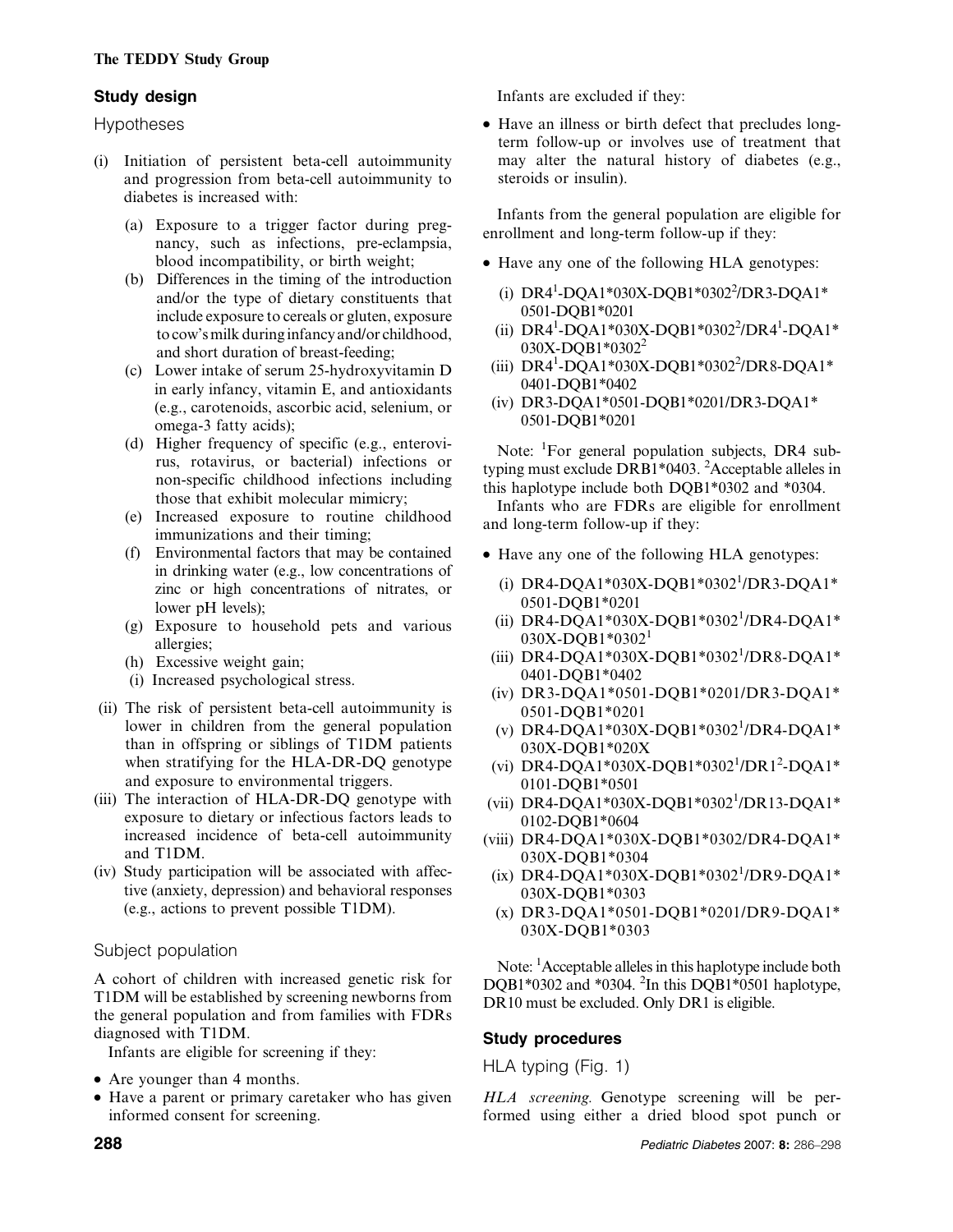

Fig. 1. TEDDY study procedures. HLA, human leukocyte antigen.

a small volume whole blood lysate specimen format. Screening blood sample will be obtained generally at birth as a cord blood sample, but potential participants, especially FDRs of T1DM patients, can be screened using heel stick capillary sample up to the age of 4 months. This exception is made to maximize the number of newborn relatives participating in this study. After polymerase chain reaction amplification of exon 2 of the HLA class II gene (DRB1, DQA1, or DQB1), alleles will be identified by direct sequencing, oligonucleotide probe hybridization, or other genotyping techniques. Additional typing to sufficiently identify certain DR-DQ haplotypes is as specified above.

HLA additional genotyping. Better definition of the HLA genotypes will be performed by a central HLA Reference Laboratory on 100% of the eligible subjects at 9 months of age. Additional high-resolution HLA genotyping will be performed. High-resolution HLA genotyping will occur at DRB1, DQA1, and DQB1 and may also occur at DPB1, HLA-A, HLA-B, MIC-A and/or other MHC loci determined by the study group. The insulin 5'VNTR using the  $-23$  Hph single nucleotide polymorphism will be typed by the HLA Central Laboratory.

#### Enrollment/follow-up

#### Maternal enrollment

At some sites, pregnant women, will be approached for blood samples at 12–14 wk and 25–28 wk of the pregnancy and at delivery. These blood samples will be available for retrospective analysis of mothers of children who develop islet autoimmunity or T1DM, or both. Samples will be obtained for HLA, islet cell autoantibodies, infectious agent antibodies, and infectious agent nucleic acid analyses.

Follow-up schedule for children with increased genetic risk

Eligible children will be followed for environmental exposures and dietary evaluation at a clinic visit every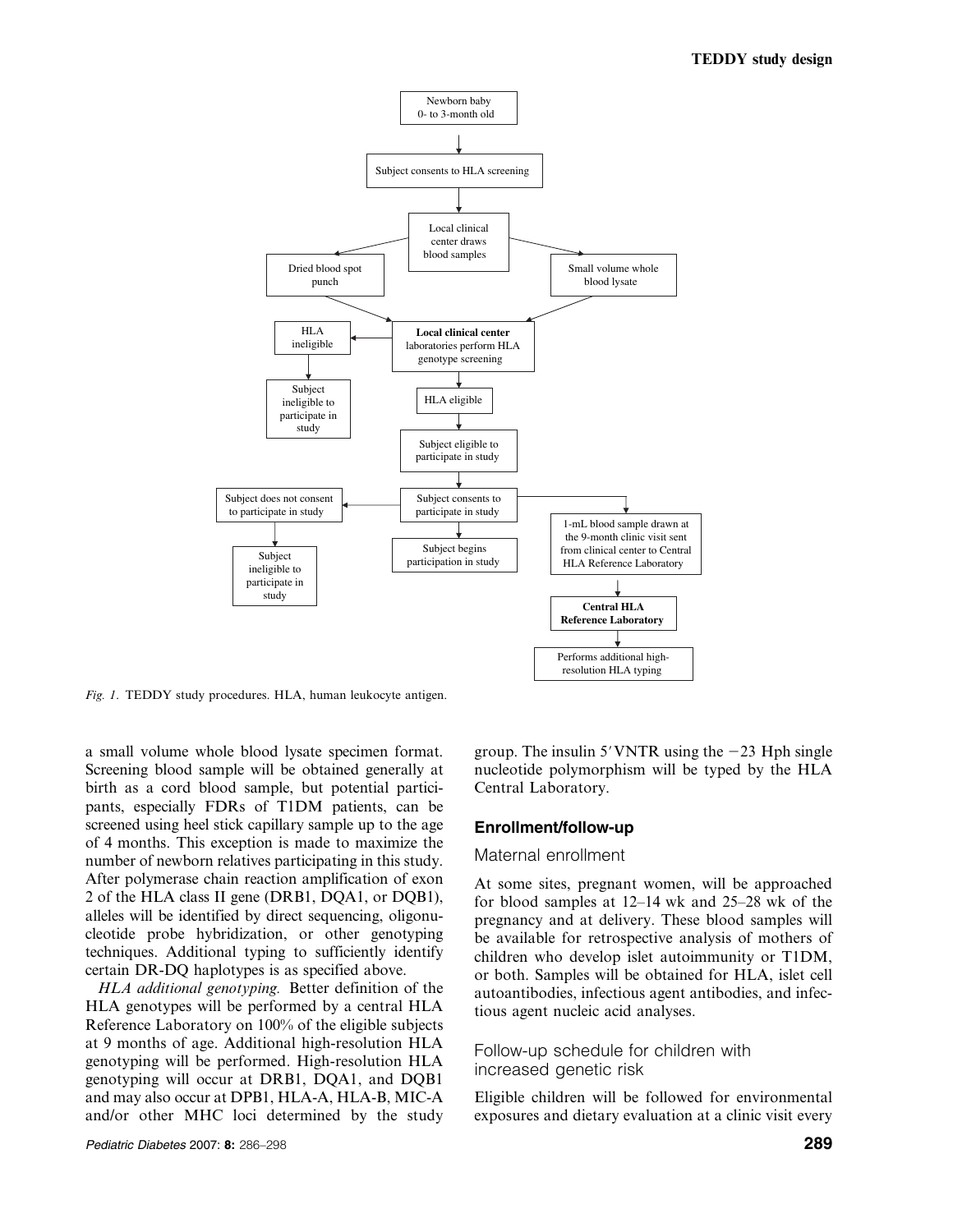### The TEDDY Study Group

3 months for the first 4 yr of life and then biannually until age 15 yr. Stool samples will be collected to assess the viral exposures at monthly intervals for the first 4 yr and then biannually until age 15 yr. The schedule for samples/visits/questionnaires is described in Table 1.

# Clinic visits

# Demographic and family history

Abbreviated demographic and tracking questionnaire will be completed at the first visit at the age of 3 months. However, comprehensive demographic and family history questionnaires will be undertaken at 9 months.

# Medical

Medical information will be obtained by interview or questionnaires at each of the clinical visits at 3, 6, 9, 12, 15, 18, 21, 24, 27, 30, 33, 36, 39, 42, 45 and 48 months of age and biannually thereafter. In addition, the parents will be asked to consent to allow TEDDY personnel to access the child's medical record in the event that the child has been hospitalized or has any outpatient treatments.

# Clinical measurements

Accurate weight and length/height measurements will be taken at each clinic visit.

# Specimen collection

To the extent possible, specimens will be collected, processed, and stored in such a manner as to be compatible with both immediate and future testing requirements. Additional aliquots will be sent to the National Institute of Diabetes and Digestive and Kidney Diseases (NIDDK) repository.

- (i) Venous/capillary blood draws: Venous blood will be drawn for processing into serum, plasma, erythrocytes, buffy coats, and messenger RNA (mRNA). Plasma, erythrocytes, and buffy coat cells or mononuclear cells will be removed separately and aliquoted into tubes for analyzing enterovirus and rotavirus, additional infectious agents, vitamin D, alpha-tocopherol, gammatocopherol, carotenoids, ascorbic acid, and red blood cell membrane fatty acid. If venous blood is not available, capillary blood will be drawn.
- (ii) The mRNA samples will be used to identify novel disease markers and environmental triggers as well as potential gene expression markers of inflammation, infection, and immunity.
- (iii) Stool samples: At least 5 g of the child's stool each month (up until 48 months of age and

biannually thereafter) will be collected in plastic stool containers. In the USA, these samples will be sent immediately to the NIDDK repository. In Europe, they will initially be sent to the local centers and then sent in bulk shipments monthly to the NIDDK repository.

- (iv) Toenail clippings: These will be collected at the age of 2 yr to measure selenium.
- (v) Drinking water: Tap water samples will be tested in all households at 9 months and every two years beginning at 3 years of age.

# Maternal nutrition

The maternal diet will be assessed with a short food frequency questionnaire, concentrating on the intakes of fish and fish products, milk and milk products, and cereal and cereal products during the eighth (Finland and Germany) or ninth (USA and Sweden) month of pregnancy (53). The use of dietary supplements will be gauged, as well as the source of drinking water.

# Dietary evaluation in children

In addition to food consumption, the diet will be assessed by mailed questionnaire to be completed prior to the first clinic visit. A structured interview will be conducted at each clinic visit, and records kept by the mother. The duration of total and exclusive breast-feeding, age at introduction of various foods during the first 2 yr of life, type of infant formulas used, source of drinking water (local waterworks, bottled water, and private wells), elimination diets, and use of dietary supplements will be recorded.

Primary caretakers (usually mothers) will be trained during the 3-month clinic visit to keep 3-day food diaries of the child's dietary intake at 3 month intervals during the first year of life and biannually thereafter. A 24-h recall of the child's diet will be obtained at the first (3-month) visit. The collection of this 24-h recall will have two purposes: (i) to assist in training the primary caretakers in what types of food items they will need to record when they complete the 3-day diet records and (ii) the dietary data from the 24-h recall will be used to reflect the infant's diet at 3 months of age. The nutritional factors of interest in the TEDDY study are described in Table 2.

# TEDDY book

At the 3-month clinic visit, primary caretakers (usually mothers) will be introduced to the TEDDY book. This is a notebook that is to be used by the primary caretaker to record events in their child's life that are of interest to the study. Primary caretakers are instructed to write down things such as when foods are introduced in their child's diet, use of food and vitamin supplements, medications, vaccinations,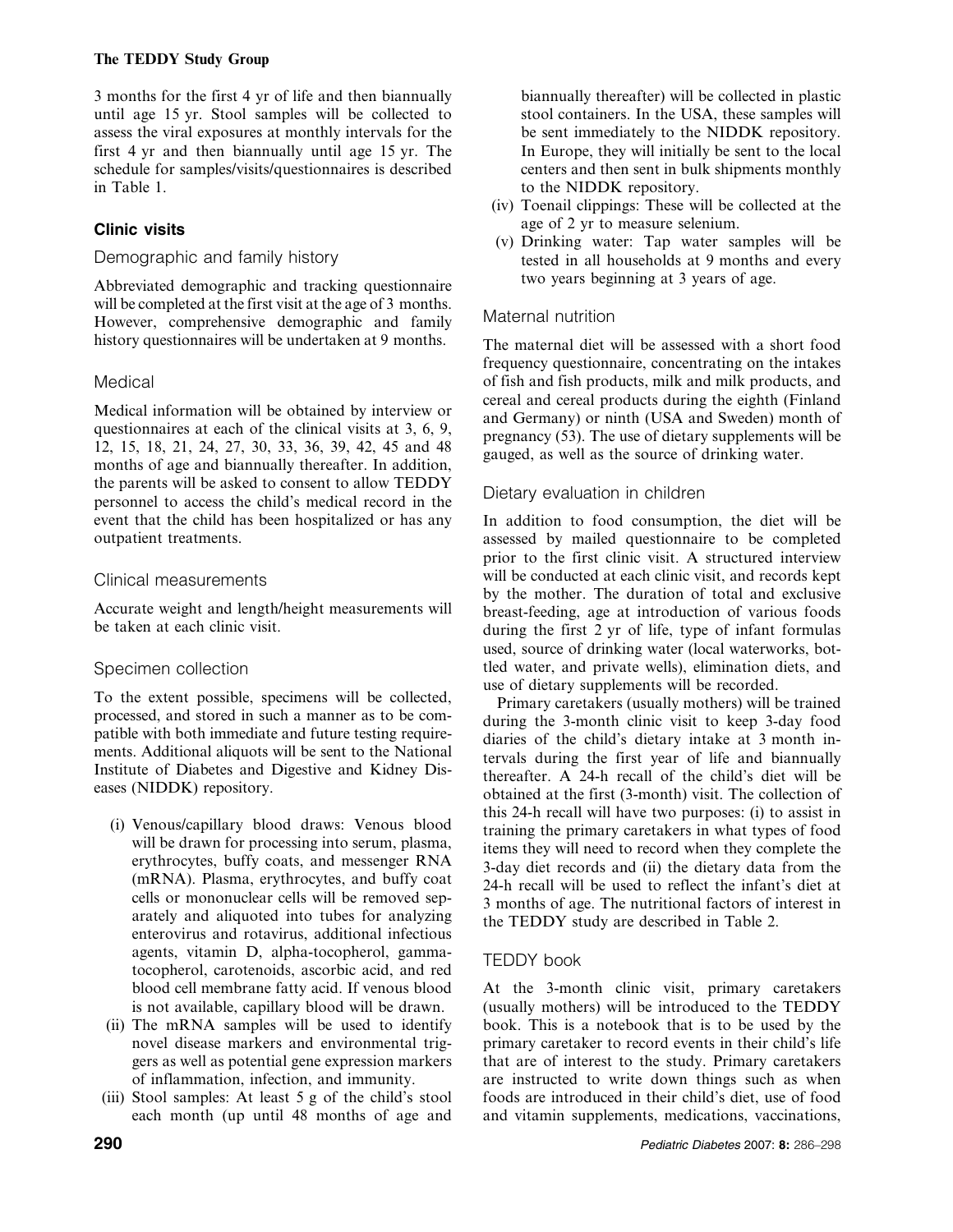| Table 1. Follow-up schedule                                                                                                                                                                                                                                                                                                                                        | Age in months                              |                                                    |                                                            |                 |          |                                 |                |                               |                                                  |                        |                                         |                                     |                                |
|--------------------------------------------------------------------------------------------------------------------------------------------------------------------------------------------------------------------------------------------------------------------------------------------------------------------------------------------------------------------|--------------------------------------------|----------------------------------------------------|------------------------------------------------------------|-----------------|----------|---------------------------------|----------------|-------------------------------|--------------------------------------------------|------------------------|-----------------------------------------|-------------------------------------|--------------------------------|
|                                                                                                                                                                                                                                                                                                                                                                    |                                            |                                                    |                                                            |                 |          |                                 |                |                               |                                                  |                        |                                         |                                     |                                |
|                                                                                                                                                                                                                                                                                                                                                                    | Screening                                  | Follow-up                                          |                                                            |                 |          |                                 |                |                               |                                                  |                        |                                         |                                     |                                |
| frequency<br>Sampling                                                                                                                                                                                                                                                                                                                                              | $\overline{4}$<br>Birth                    | $\mathcal{Q}$                                      |                                                            | 4<br>S          | 6<br>5   | 0<br>$\infty$<br>$\overline{ }$ | 10 11 12 15 18 |                               | 21 24 27 12-48 month 24-48 month<br>monthly Test | every 3-month<br>tests | every 6-month<br>$24-48$ month<br>tests | Every 6-month<br>Tests<br>>48 month | $>48$ month<br>Annual<br>Tests |
|                                                                                                                                                                                                                                                                                                                                                                    |                                            | parents of<br><b>HLA</b> risk<br>child's<br>Inform | and question<br>naire packet<br>enrollment<br>Mail initial |                 |          |                                 |                |                               |                                                  |                        |                                         |                                     |                                |
| Tap water<br>Blood <sup>*</sup><br>Stool                                                                                                                                                                                                                                                                                                                           | $\overline{\times}$<br>$\overline{\times}$ |                                                    |                                                            | $\sharp \times$ |          |                                 |                |                               |                                                  |                        |                                         | $\sharp \times$                     |                                |
| Weight and length/height<br>Toenail clippings<br>measurements                                                                                                                                                                                                                                                                                                      |                                            |                                                    |                                                            | $\times$        |          |                                 |                |                               |                                                  |                        |                                         | $\times$                            |                                |
| Maternal pregnancy<br>Diet questionnaires<br>diet                                                                                                                                                                                                                                                                                                                  |                                            |                                                    | $\times$                                                   |                 |          |                                 |                |                               |                                                  |                        |                                         |                                     |                                |
| Environmental exposure<br>3-d diet record                                                                                                                                                                                                                                                                                                                          |                                            |                                                    |                                                            | $\times$        | $\times$ | $\times$                        | $\times$       | $\times$<br>$\times$          |                                                  |                        | $\times$                                | $\times$                            |                                |
| Maternal pregnancy<br>questionnaires                                                                                                                                                                                                                                                                                                                               |                                            |                                                    | $\times$                                                   |                 |          |                                 |                |                               |                                                  |                        |                                         |                                     |                                |
| Parent questionnaire<br>birth questionnaire                                                                                                                                                                                                                                                                                                                        |                                            |                                                    | $\times$                                                   |                 | $\times$ |                                 | $\times$       | $\times$                      |                                                  |                        | Annually after<br>27 months             |                                     |                                |
| Demographic/family his-<br>Child questionnaire<br>tory/other question-                                                                                                                                                                                                                                                                                             |                                            |                                                    |                                                            |                 |          | $\times$                        |                |                               |                                                  |                        |                                         |                                     | $\overset{\circ}{\times}$      |
| TEDDY book extraction<br>naire                                                                                                                                                                                                                                                                                                                                     |                                            |                                                    |                                                            | $\times$        | $\times$ | $\boldsymbol{\times}$           | $\times$       | $\times$<br>$\times$ $\times$ | $\times$                                         |                        |                                         | $\times$                            |                                |
| *A blood sample will be obtained by the 24-month visit from mothers who have type 1 or 2 diabetes or gestational diabetes as well as from a mother whose<br>child is shown to be autoantibody positive at 3 or 6 months of age. An optional venous blood draw of the mother is obtained at 12–14 wk of pregnancy and at the birth<br>HLA, human leukocyte antigen. |                                            |                                                    |                                                            |                 |          |                                 |                |                               |                                                  |                        |                                         |                                     |                                |

child is shown to be autoantibody positive at 3 or 6 months of age. An optional venous blood draw of the mother is obtained at 12–14 wk of pregnancy and at the birth ת<br>מ  $\overline{\mathbf{r}}$ 5  $\frac{1}{2}$ ש<br>ס ュミ of the baby.

†If cord blood is not available at birth for HLA typing, then capillary blood should be drawn.

‡If venous blood is not available at every 3-month office visit, then capillary blood should be taken.

§Beginning when the baby reaches 10 yr of age.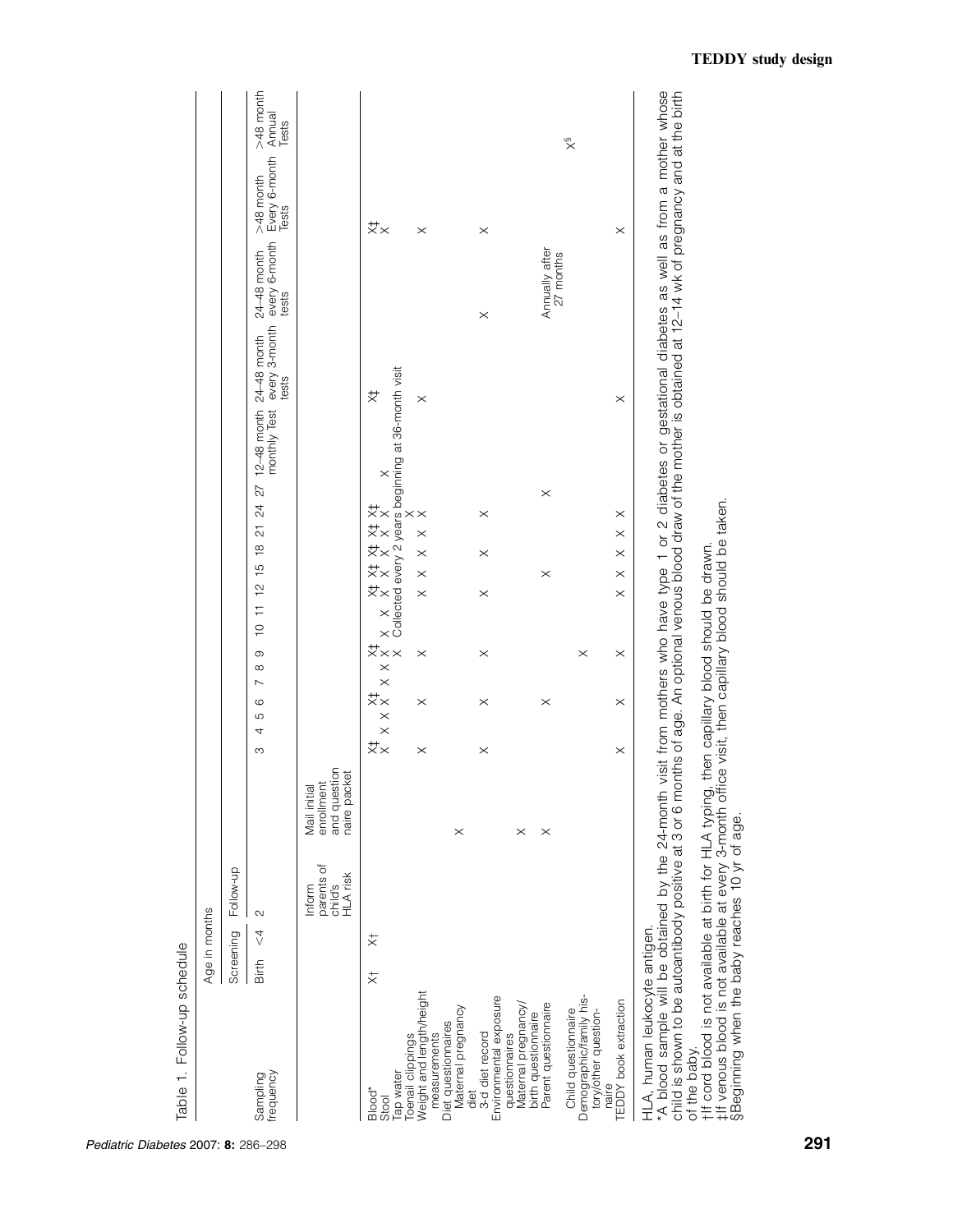### The TEDDY Study Group

| Foods                                          | <b>Nutrients</b>                                       | Other nutritional factors                                                                           |
|------------------------------------------------|--------------------------------------------------------|-----------------------------------------------------------------------------------------------------|
| Cow's milk                                     | Caloric intake                                         | Nitrates, nitrites and N-nitroso<br>compounds                                                       |
| Cereals, wheat (gluten)<br>Soy<br>Meat         | <b>Proteins</b><br>Vitamins C, D and E<br>Nicotinamide | Patulin<br>Bafilomycin<br>Increased weight and/or height gain<br>(fetal period, infancy, childhood) |
| Coffee and tea<br>Breast milk<br>Cod liver oil | n-3 fatty acids<br>Zinc.<br>Carotenoids and selenium   |                                                                                                     |

Table 2. Nutritional factors of interest in the TEDDY study

TEDDY, the Environmental Determinants of Diabetes in the Young.

length and weight history of the child, illnesses and symptoms of the child, doctor's visits and hospitalizations, and life events of the child. The primary caretakers will be asked to bring in the TEDDY book to each clinic visit. At each visit, study personnel will go over the book with the primary caretaker and extract pertinent information using standardized study forms. The TEDDY book the primary caretaker first receives will be used up until the age of 2 yr. After that, a more age-appropriate book will be distributed.

#### Infectious/immunization questionnaires

At each clinic visit, information on infectious illnesses and immunizations since birth or the last visit will be recorded.

#### Table 3. TEDDY expected accrual

|                                                                                                             |                                                                | Screening/year        |                                                | Eligible/year                                  |                                         |
|-------------------------------------------------------------------------------------------------------------|----------------------------------------------------------------|-----------------------|------------------------------------------------|------------------------------------------------|-----------------------------------------|
|                                                                                                             | General                                                        | population            | FDR.                                           | General<br>population                          | FDR                                     |
| Center<br>Colorado<br>Finland<br>Georgia/Florida<br>Germany<br>Sweden<br>Washington State<br>Total          | 13 369<br>11 288<br>13 604<br>5717<br>8972<br>18 249<br>71 198 |                       | 165<br>133<br>148<br>319<br>204<br>150<br>1119 | 661<br>627<br>465<br>220<br>665<br>680<br>3318 | 38<br>46<br>24<br>61<br>36<br>38<br>243 |
|                                                                                                             |                                                                | Over 5 yr             |                                                |                                                |                                         |
|                                                                                                             |                                                                | General<br>population |                                                | FDR                                            |                                         |
| Screened<br>Follow-up eligible<br>Enroll<br>Cases - autoantibodies<br>by age 6<br>Cases - T1DM by<br>age 15 |                                                                | 355 992<br>16 588     | 7013<br>281 (4%)<br>281 (4%)                   | 5596<br>1216<br>788                            | 105 (13.3%)<br>105 (13.3%)              |

FDR, first-degree relative; T1DM, type 1 diabetes mellitus; TEDDY, The Environmental Determinants of Diabetes in the Young.

# Psychosocial questionnaires and interviews

Assessing the psychological impact of study participation. A questionnaire will be mailed prior to the 3-month clinical visit and will be followed by selfcompleted questionnaires at the 6-, 15-, and 27-month study visits and annually thereafter. Should a dropout occur, a structured telephone interview will be conducted to assess the participant's experiences in the TEDDY study and reasons for dropout. Data will be obtained from the child's primary caretaker and spouse or partner. Once the child reaches 10 yr of age, the psychological impact of study participation on the child will be added to the protocol as a part of the annual assessment.

Evaluating parental distress (anxiety and depression) in response to notification of infant's at-risk status. The 20-item state portion of the State-Trait Anxiety Inventory (STAI) (54) is a reliable and well-tested instrument for assessing situation-specific anxiety in the USA and internationally. A six-item short form of this instrument as a self-completed questionnaire filled out prior to the initial 3-month clinic visit as well as at the 6-, 15-, and 27-month visits is used. In a sample of over 400 mothers whose infants were genetically at risk for diabetes, the six-item short form correlated highly with the STAI full scale  $(r = .95)$  and showed excellent internal consistency ( $\alpha = .92$ ) (55).

In addition, at any time, a child shows evidence of persistent autoimmunity (positive autoantibodies on two consecutive occasions), parental reactions to the news of the child's increased diabetes risk will be assessed using the six-item short form STAI at the child's next clinic visit.

At the 6-month clinic visit, parental depression will be assessed by the Edinburgh Postnatal Depression Scale administered as part of the self-completed questionnaire (56). In a recent study of 192 mothers with at-risk infants, Edinburgh Postnatal Depression Scale scores were reliable ( $\alpha = .89$ ) and predictive of the mother's understanding of risk (higher depression scores were associated with underestimating risk), anxiety (higher scores were associated with higher anxiety), and study dropout (higher scores were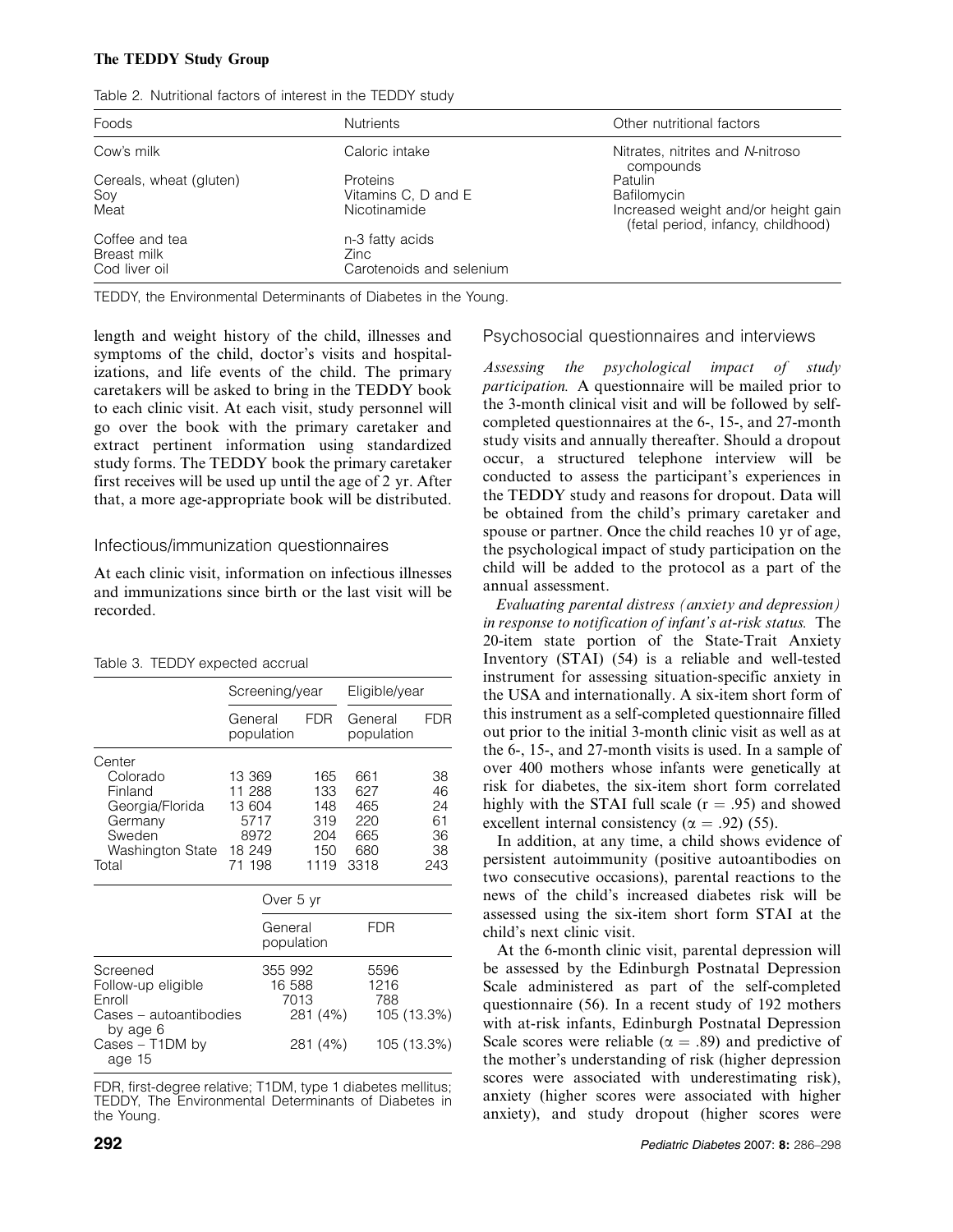associated with early study dropout) (57). A brief, sixitem Depression Scale from Bradley's Well-Being Questionnaire will be included in the self-administered parent questionnaire completed at the 15- and 27 month study visits. After 27 months, measures of parental psychological stress will be collected annually.

At 39 months, questions to the parental/primary caretaker's annual assessment will be added to address the parent's or primary caretaker's perceptions of the child's function and well-being (e.g., does the caretaker overprotect, stigmatize, or treat the child differently because the child is at risk for diabetes).

Child reactions to study participation and at-risk status. At the age of 10 yr, children will be evaluated annually for their reactions to their increased risk status, general psychological function, and reactions to study participation. Reactions to their increased risk status will be assessed using strategies previously employed with children who were islet cell antibodies (ICA) positive in the Diabetes Prevention Trial (DPT-1) and other studies (58, 59). General functioning will be assessed by Harter's Self-Perception Profile for Children or Adolescents (60).

Behavior changes families may make in an effort to prevent the disease in the child. Data suggest that individuals who believe they are at risk for diabetes report behavior changes in an effort to prevent the disease (61, 62). Behavior changes initiated by parents in an effort to prevent diabetes in the child will be assessed as part of the self-completed questionnaire assessment at the 6-, 15-, and 27-month study visits and annually thereafter. A TEDDY Participant Survey will be administered at the completion of TEDDY or at the time the parent leaves the study to also assess possible behavior changes.

Family satisfaction with participation in the study protocol. Parental satisfaction with study participation will be assessed on the self-completed questionnaire administered at 6, 15, and 27 months and annually thereafter. At study end, parents will be given a detailed participant survey evaluating all components of the study. Dropouts will be given this survey, by telephone if necessary, at the time they leave the study. Child satisfaction with study participation will be assessed on an annual basis on all participants over 10 yr.

Psychosocial stress as a potential trigger for T1DM. Psychological stress will initially be prospectively measured in two ways: (i) negative life events documented in the TEDDY study book by the parent and updated at each study visit and (ii) paternal or primary caretaker anxiety and depression measured by self-completed questionnaire. Once the child reaches 10 yr of age, measures of stressful life events and child functioning will be obtained from the child.

Parental anxiety and depression. Parents or primary caretakers who are anxious and depressed create a stressful environment for the child. As stated previously, parental anxiety will be measured using the six-item short from of the STAI. Post-partum depression will be evaluated at 6 months using the Edinburgh Postnatal Depression Scale and general depression at 15 and 27 months using the six-item depression scale of the Well-Being Questionnaire. After 27 months, parental or primary caretaker psychosocial functioning will be assessed annually.

Identifying family characteristics that discriminate study completers from dropouts. Demographic and psychosocial measures will be gathered by questionnaires.

# Study end-points

#### Islet autoantibodies

The first primary end-point is the appearance of persistent, confirmed anti-islet autoantibodies (GAD65, IA-2, or IAA). There are two TEDDY Central Autoantibody Laboratories, one in the USA and one in Europe. All samples identified as positive in one central laboratory will be sent to the other laboratory for confirmation.

#### **Diabetes**

The second primary outcome is the development of diabetes defined using American Diabetes Association criteria (63).

#### Data management and statistical analyses

Two different types of analysis, depending on the nature of the factor being studied, will be employed: For those factors whose values are known on the entire cohort (e.g., family history, haplotype, and breastfeeding.), we will perform log rank tests and Cox's proportional hazards regressions. For these analyses, the dependent variable will be the age at which the event being studied (development of autoimmunity or diagnosis of T1DM) occurred. Those not achieving the event when the analyses are being performed and those lost to follow-up without achieving the event will be considered censored as of the date last known to be event free. The following are examples of factors to be studied in this manner: amounts of certain nutrients consumed, duration of breast-feeding, maternal anxiety and depression as measured by the STAI and the Edinburgh Postnatal Depression Scale.

Proportional hazards regression will be used in both a univariate and multivariate manner and reported both ways. For each factor studied, estimated hazard ratios and their 95% confidence intervals will be computed. When a set of factors that predict conversion to T1DM or autoimmunity is determined as described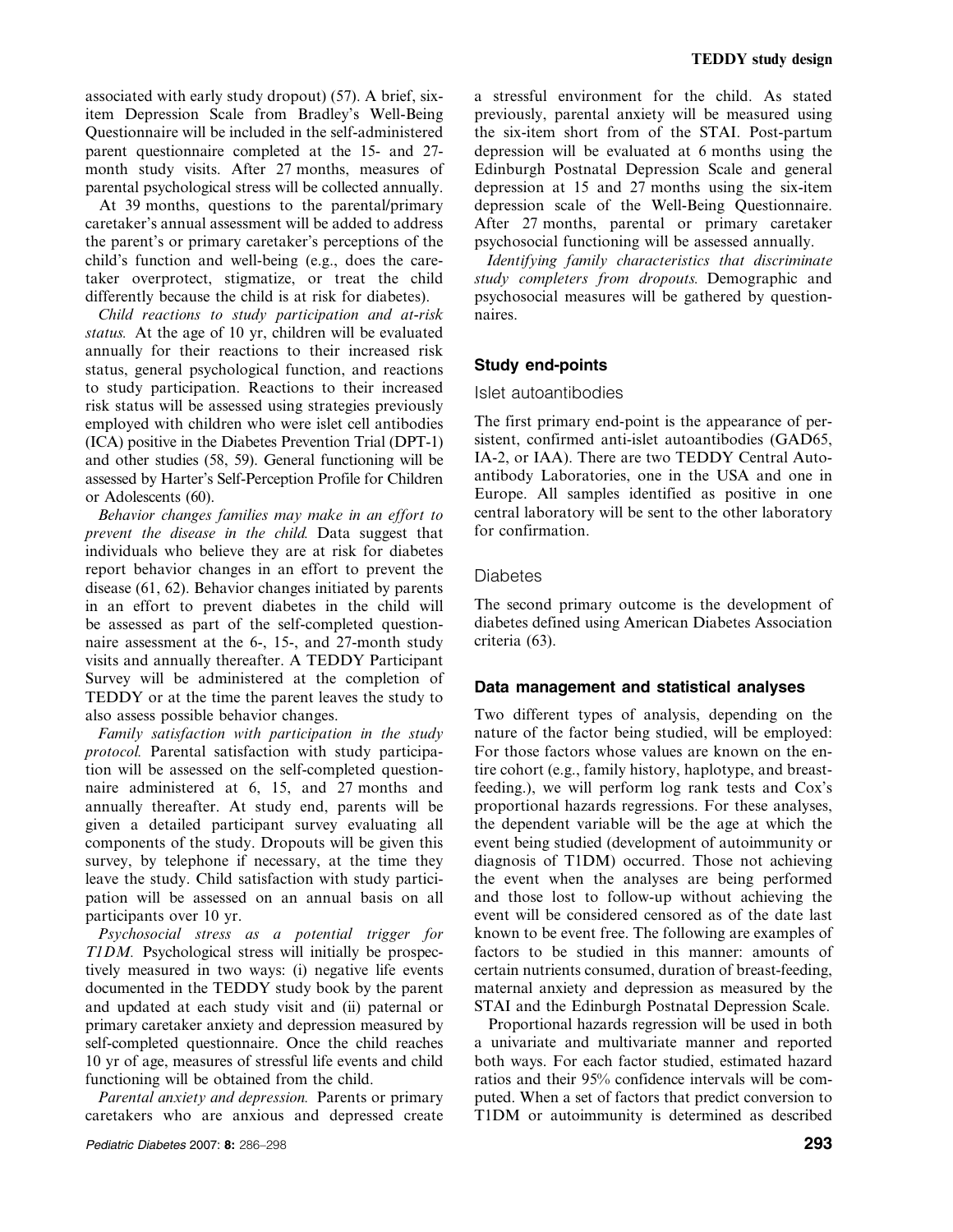above, we will compute estimated 'survival' curves for subjects having specific factor profiles.

The following is a non-exhaustive listing of planned statistical analyses for the prospective part of TEDDY:

- (i) Exposure to cereals or gluten in the diet (vs. those receiving only breast milk for the first 3 months) will be modeled as a time-dependent covariate and tested for significance using a proportional hazards regression.
- (ii) Levels of antioxidants, such as carotenoids, ascorbic acid, and selenium, consumption will be analyzed with respect to the development of T1DM and autoimmunity.
- (iii) Drinking water will be analyzed according to source and concentrations of zinc and nitrate and as low or high pH. Groups will be compared using the log rank test.
- (iv) Cox's regression will be used to study the association of the level of psychosocial stress with the development of T1DM and autoimmunity.

For those factors whose determination is costly (e.g., assays of collected samples), we will employ a nested case–control design. At the time at which a cohort subject converts to autoimmunity or T1DM (referred to as a case), we will randomly select subjects who did not convert to autoimmunity or T1DM (controls). The sampling for the selection of matched controls is based on incidence density sampling that allows the comparison of cases with a subset of the cohort at risk of being cases at the time when each case occurs, or equivalently matches cases and controls for the duration of followup. Because controls selected in this way may become cases over time, we will employ oversampling of controls and may select different controls at different points in time.

We will then compare these cases with controls as a matched case–control study using conditional logistic regression. The number of controls will be determined to have at least 80% power, taking into consideration the number of cases available for the analysis. Thus, these expensive determinations will be made only on the cases and their chosen matched controls. Matching will be based on HLA type, study center, duration of follow-up, and completeness of data including serial biological samples. Every effort will be made to use the same controls for multiple case–control studies. This will allow inclusion of all key exposures simultaneously in the analytical model and exploration of confounding, effect modification, and interactions between exposures. The standard set of controls will include only those with complete data/ samples for all components of the protocol. These analyses will also be performed in both a univariate and a multivariate fashion. Odds ratios for each factor

will be computed, as will their 95% confidence intervals. Receiving operator characteristic curves for sensitivity vs.  $1$  – specificity based on combinations of these factors will be computed. Here, sensitivity refers to the ability of the factors to predict conversion to the study end-point among those who do convert and specificity refers to ability to predict conversion-free survival.

Similar analyses will be performed for the development of autoimmunity and T1DM. Because the cases for T1DM will be a subset of the cases for autoimmunity, we will attempt to use the same controls.

The following analyses will be performed in the nested case–control portion of the study:

- (i) The association between the number of enterovirus infections a child has and the development of T1DM and islet autoimmunity will be studied using Cox's regression. Using 0 as the reference, dummy variables will be created to represent 1, 2, etc. infections. The hazard ratios of these values relative to 0 will be estimated and p values of the estimates computed. The same type of analyses will be performed for the number of rotavirus infections.
- (ii) Low levels of omega-3 fatty acids, eicosapentaenoic acids, and docosahexaenoic acids in children's erythrocyte membranes have been associated with increased risk of islet autoimmunity. The odds ratio for each of these exposures will be estimated.
- (iii) Low levels of alpha-tocopherol have been associated with increased risk of islet autoimmunity. The odds ratio for each of this exposure will be estimated.

# Plan and timeline of proposed analyses

In general, the study is designed to have 80% power or greater for detecting hazard ratios of 2 or greater for exposures 10% or greater, based on the expectation of being able to enroll 7013 subjects from the general population and 788 relatives in 5 yr, with 15 yr of post-accrual follow-up (Table 3). The actual study experience may be different and it is prudent to provisionally plan for interim analyses. In doing so, we consider the following caveats: (i) laboratory determinations made for interim analysis of stored samples need to be identical to the laboratory methods of the same determinations to be made at the end of the study if the data are to be aggregated and (ii) some longitudinal testing of stored samples is prudent to ensure sample integrity and quality.

# Protocol monitoring

Protocol compliance in terms of screening, recruitment, and collection of protocol defined biological samples, questionnaires, and diaries will be monitored monthly.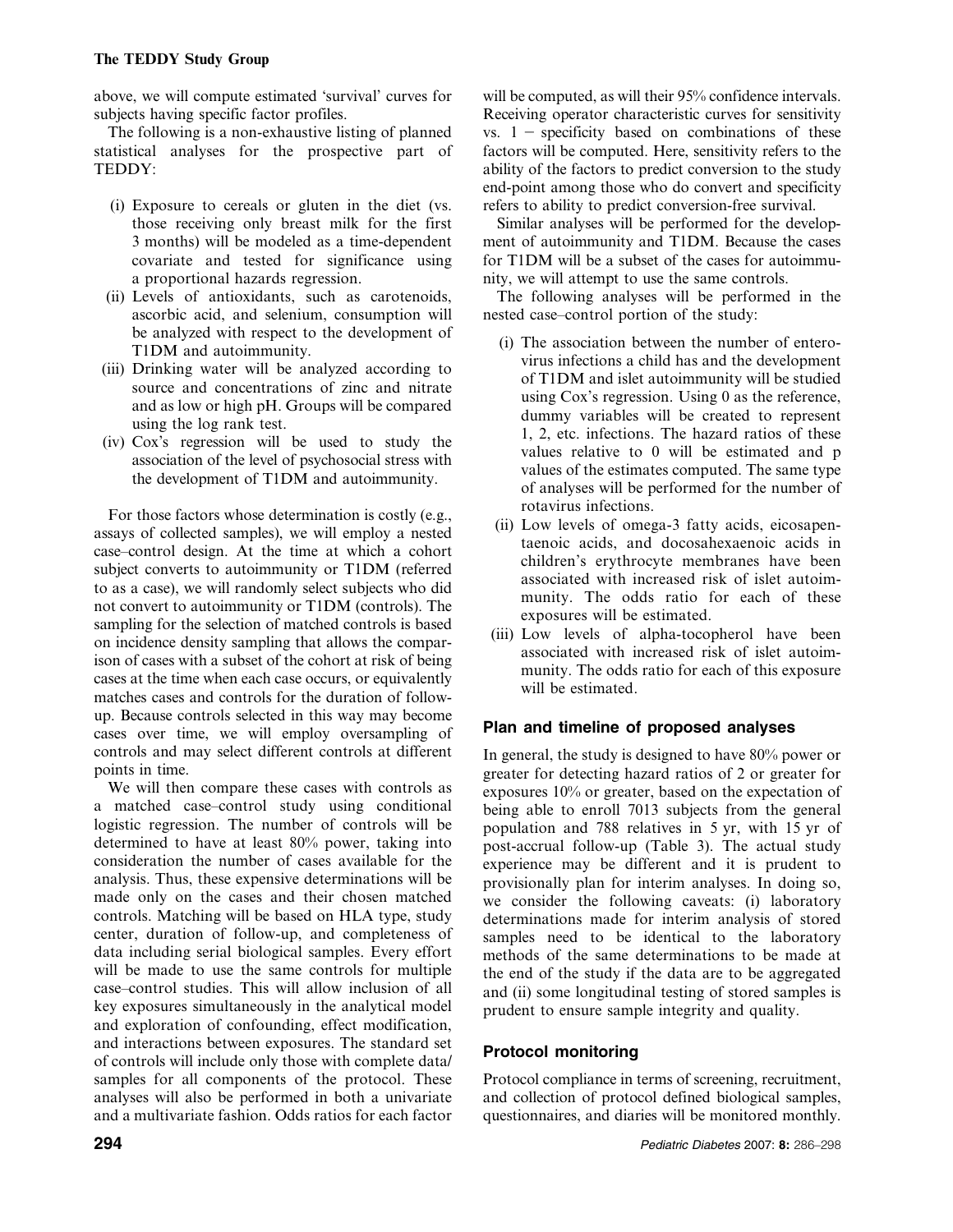Accrual, the demographic distribution of the subjects on study, HLA distributions, and other baseline variables will be monitored. Accrual rates will be contrasted with expected or planned rates. Monthly reports will also be prepared from the data accumulating on laboratory monitoring quality assurance programs as specified by the Laboratory Monitoring Committee.

### Exposure monitoring

Because most exposures are measured from the analysis of biological samples, little will be available in the interim to assess exposure rates. Yet, we believe that it is prudent to ensure that sample collection procedures are adequate. To this end, we will target samples in which we may have more than enough volume. For example, current sample collection procedures suggest that volume will not be a problem for stool specimens and we may periodically sample the cohort to conduct interim analyses of viral exposures. In that we project collecting in excess of 26 000 stools samples in the first year, we would plan to sample the 1-yr cohort to conduct these preliminary analyses. We cannot expect to have surplus blood volumes to conduct interim analyses because all blood volume study requirements were based on the minimal amounts needed for the study analyses.

Where exposure rates can be estimated from diaries, questionnaires, psychological assessments (e.g., anxiety, depression, behavior changes, and stress), and food frequency instruments will be tabulated cumulatively and as a function of subjects' age. These tabulations will also be made monthly. Risk factors with unanticipated exposure rates will be discussed and adjustments to power calculations made as appropriate.

Retention of study participants is a high priority, and we will provide continuous assessment of study dropouts. These analyses will include baseline demographics and environmental exposures for comparison with subjects continuing the study cohort.

#### Outcome analysis

After 5 and 10 yr of accrual, interim analyses of the prospective portion of the study will be performed and reported to the participating investigators. These analyses will address the relationships of the triggers being studied to the development of T1DM using the same Cox's proportional hazards regressions planned for final analyses. A 4% conversion rate at 15 yr for those unexposed implies conversion rates of 1.4 and 2.7% at 5 and 10 yr, respectively, assuming exponential conversion.

As the study progresses, we will have a more accurate picture of accrual and follow-up rates and estimates of some exposure rates based on the diaries and ques-

tionnaires. Also, we will be able to observe cases of autoimmunity and T1DM and base our planned analyses on these rather than on projections. For some environmental triggers, assessed from the entire prospective cohort, we will be able to schedule interim analyses. Our first priority will be to confirm, or not, previous reports of risk factors that have been reported in the literature. For example, the study will have an early picture of diet. Literature reports of risk factors in the first 4–6 yr of life with hazard ratios of 3 or greater can be tested in interim analyses with reasonable power. Examples of these might be as follows:

- Food supplementation with gluten-containing foods before the age of 3 months (reported hazard ratio 4.0, 95% CI 1.4–11.5).
- Children initially exposed to cereals between the ages of 0 and 3 months (reported hazard ratio 4.3, 95% CI 2.0–13.8).
- Vitamin D supplementation (2000 IU daily) compared with those who regularly received less (relative risk 0.22, 95% CI 0.05–0.89).
- Coxsackievirus B5 in maternal sera collected in the first trimester of pregnancy (OR  $10$ ,  $95\%$  CI 1.4–43.4).

For other hypotheses, the duration of follow-up will be the rate-limiting factor, as many of the studies in the literature report T1DM risk in children up to 15 yr of age. TEDDY investigators will propose additional hypotheses to be tested, and prior to conducting interim analyses, each will be evaluated with respect to the detectable hazard ratio at a minimum of 80% power. Although it is recognized that this leads to increased chances of finding associations as a result of increasing study-wide type 1 error, as a hypothesis-forming epidemiological study, we will balance this against the calculated hazard ratios and exercise caution in interpretation.

#### Sample size and power determination

Subjects from the general population and the relatives are expected to have about 4 and 13.3% conversion to signs of autoimmunity (ICA) at 6 yr, respectively. The study has 80% power for a log rank test at a two-sided 0.01 significance level for the general population subjects, the relatives, and the pooled sample accrued over 4 yr with 15 yr of post-accrual follow-up (64, 65).

#### Informed consent

A two-step consent process will be used. The first consent will be specific for screening newborns for high-risk genotypes at the HLA and other loci in the general population or in families having an FDR affected with T1DM (phase 1). The second consent will cover the procedures that will be used in the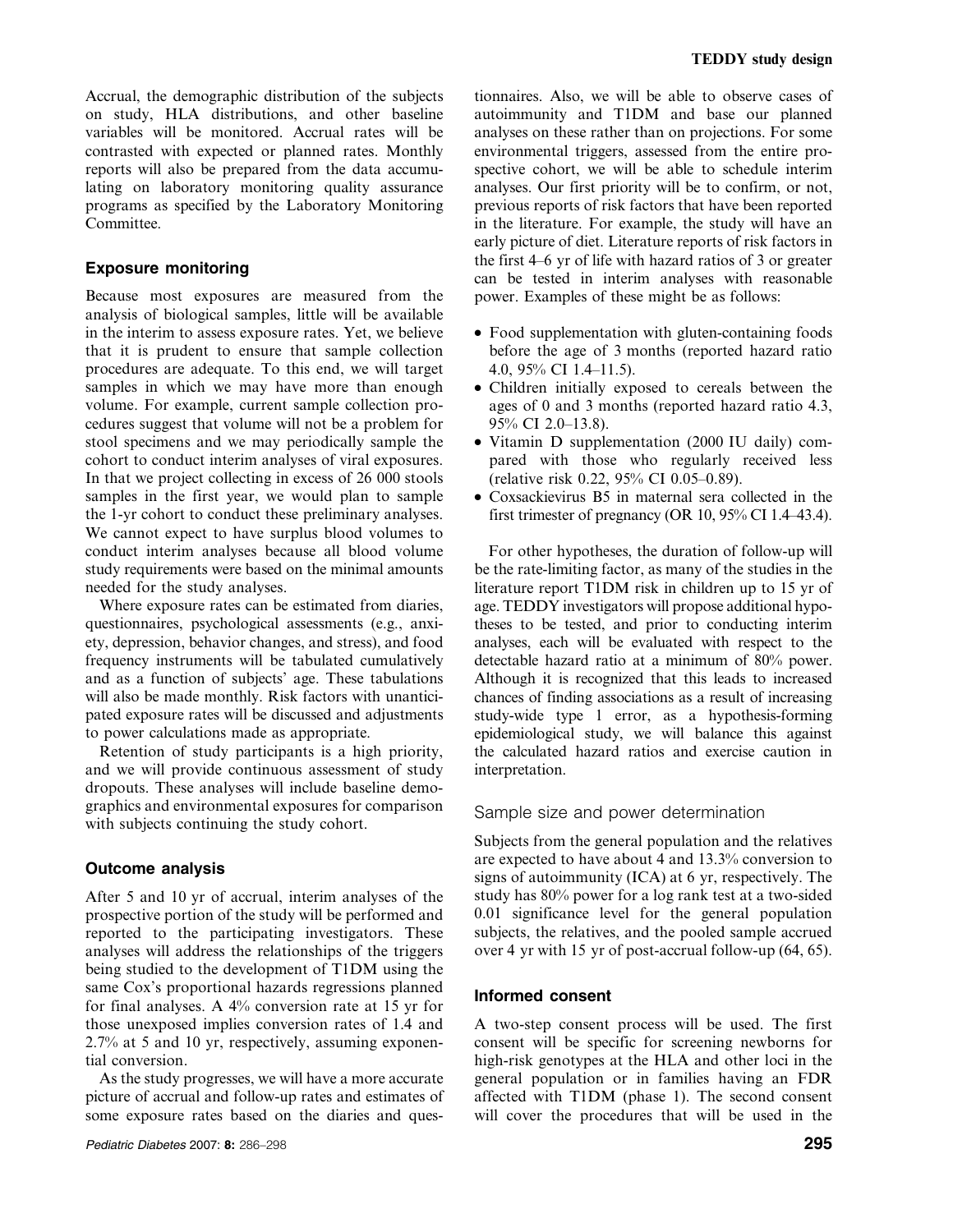#### The TEDDY Study Group

follow-up of the risk for T1DM (phase 2). Children will also be assented when they reach the age of 7.

Should a child develop persistent positive antibody test results, parents will be informed of other prevention trials that are available for which they might qualify. Should testing reveal the presence of T1DM, participants' parents/primary caretakers will be informed immediately and guided to proper treatment.

#### Acknowledgements

This study was funded by grants DK 63829, 63861, 63821, 63865, 63863, 63836 and 63790 from the National Institute of Diabetes and Digestive and Kidney Diseases (NIDDK), National Institute of Allergy and Infectious Disease (NIAID), National Institute of Child Health and Human Development (NICHD), National Institute of Environmental Health Sciences (NIEHS), Juvenile Diabetes Research Foundation (JDRF), and Centers for Disease Control and Prevention (CDC).

#### **References**

- 1. GREEN A, PATTERSON CC. Trends in the incidence of childhood-onset diabetes in Europe 1989-1998. Diabetologia 2001: 44 (Suppl. 3): B3–B8.
- 2. ONKAMO P, VAANANEN S, KARVONEN M, TUOMILEHTO J. Worldwide increase in incidence of type I diabetes – the analysis of the data on published incidence trends. Diabetologia 1999: 42: 1395–1403.
- 3. DAHLQUIST G, BLOM L, TUVEMO T, NYSTRÖM L, SANDSTRÖM A, WALL S. The Swedish Childhood Diabetes Study – results from a nine year case register and one year case-referent study indicating that type 1 (insulin-dependent) diabetes mellitus is associated with both type 2 (non-insulin-dependent) diabetes mellitus and autoimmune disorders. Diabetologia 1989: 32: 2–6.
- 4. RISCH N. Genetics of IDDM: evidence for complex inheritance with HLA. Genet Epidemiol 1989: 6: 143–148.
- 5. DAVIES JL, KAWAGUCHI Y, BENNETT ST et al. A genomewide search for human type 1 diabetes susceptibility genes. Nature 1994: 371: 130–136.
- 6. COX NJ, WAPELHORST B, MORRISON VA et al. Seven regions of the genome show evidence of linkage to type 1 diabetes in a consensus analysis of 767 multiplex families. Am J Hum Genet 2001: 69: 820–830.
- 7. MENSER MA, FORREST JM, BRANSBY RD. Rubella infection and diabetes mellitus. Lancet 1978: 1: 57–60.
- 8. GINSBERG-FELLNER F, WITT ME, FEDUN B et al. Diabetes mellitus and autoimmunity in patients with congenital rubella syndrome. Rev Infect Dis 1985: 7: 170–176.
- 9. DAHLQUIST G, IVARSSON S, LINDBERG B, FORSGREN M. Maternal enteroviral infection during pregnancy as a risk factor for childhood IDDM. Diabetes 1995: 44: 408–413.
- 10. HYÖTY H, HILTUNEN M, KNIP M et al. A prospective study of the role of coxsackie B and other enterovirus infections in the pathogenesis of IDDM. Childhood Diabetes in Finland (DiMe) Study. Diabetes 1995: 44: 652–657.
- 11. JONES M, SWERDLOW A, GILL L, GOLDACRE M. Pre-natal and early life risk factors for childhood onset diabetes mellitus: a record linkage study. Int J Epidemiol 1998: 27: 444–449.
- 12. DAHLQUIST GG, PATTERSON C, SOLTESZ G. Perinatal risk factors for childhood type 1 diabetes in Europe. The EURODIAB Substudy 2 Study Group. Diabetes Care 1999: 22: 1698–1702.
- 13. DAHLQUIST G, BENNICH SS, KALLEN B. Intrauterine growth pattern and risk of childhood onset insulin dependent (type I) diabetes: population based casecontrol study. BMJ 1996: 313: 1174–1177.
- 14. STENE LC, MAGNUS P, LIE RT, SOVIK O, JONER G. Birth weight and childhood onset type 1 diabetes: population based cohort study. BMJ 2001: 322: 889–892.
- 15. KOCKUM I, WASSMUTH R, HOLMBERG E, MICHELSEN B, LERNMARK A. Inheritance of MHC class II genes in IDDM studied in population-based affected and control families. Diabetologia 1994: 37: 1105–1112.
- 16. DAHLQUIST G, KÄLLEN B. Maternal-child blood group incompatibility and other perinatal events increased the risk for early-onset type 1 (insulin-dependent) diabetes mellitus. Diabetologia 1992: 35: 671–675.
- 17. ZIEGLER AG, HUMMEL M, SCHENKER M, BONIFACIO E. Autoantibody appearance and risk for development of childhood diabetes in offspring of parents with type 1 diabetes: the 2-year analysis of the German BABY-DIAB Study. Diabetes 1999: 48: 460–468.
- 18. VEIJOLA R, REIJONEN H, VAHASALO P et al. HLA-DQB1 defined genetic susceptibility, beta cell autoimmunity, and metabolic characteristics in familial and nonfamilial insulin-dependent diabetes mellitus. J Clin Invest 1996: 98: 2489–2495.
- 19. SANJEEVI CB, LYBRAND TP, DEWEESE C et al. Polymorphic amino acid variations in HLA-DQ are associated with systematic physical property changes and occurrence of IDDM. Diabetes 1995: 44: 125–131.
- 20. BAISCH JM, WEEKS T, GILES R, HOOVER M, STASTNY P, CAPRA JD. Analysis of HLA-DQ genotypes and susceptibility in insulin-dependent diabetes mellitus. N Engl J Med 1990: 322: 1836–1882.
- 21. GAMBLE DR, KINSLEY ML, FITZGERALD MG, BOLTON R, TAYLOR KW. Viral antibodies in diabetes mellitus. BMJ 1969: 3: 627–630.
- 22. YOON J-W, AUSTIN M, ONODERA T, NOTKINS AL. Isolation of a virus from the pancreas of a child with diabetic ketoacidosis. N Engl J Med 1975: 300: 1174– 1179.
- 23. ROIVAINEN M, RASILAINEN S, YLIPAASTO P et al. Mechanisms of coxsackievirus-induced damage to human pancreatic beta-cells. J Clin Endocrinol Metab 2000: 85: 432–440.
- 24. WAGENKNECKT LE, ROSEMAN JM, HERMAN WH. Increased incidence of insulin-dependent diabetes mellitus following an epidemic of coxsackie virus B5. Am J Epidemiol 1991: 132: 1024–1031.
- 25. GRAVES PM, NORRIS JM, PALLANSCH MA, GERLING IC, REWERS M. The role of enteroviral infections in the development of IDDM: limitations of current approaches. Diabetes 1997: 46: 161–168.
- 26. Hyöty H, TAYLOR KW. The role of viruses in human diabetes. Diabetologia 2002: 45: 1353–1361.
- 27. HONEYMAN MC, COULSON BS, STONE NL et al. Association between rotavirus infection and pancreatic islet autoimmunity in children at risk of developing type 1 diabetes. Diabetes 2000: 49: 1319–1324.
- 28. BANATVALA JE, SCHERNTHANER G, SCHOBER E et al. Coxsackie B, mumps, rubella and cytomegalovirus specific IgM response in patients with juvenile-onset diabetes mellitus in Britain, Austria and Australia. Lancet 1985: 2: 1409–1412.
- 29. PAK C, MCARTHUR RG, EUN H-M, YOON J-W. Association of cytomegalovirus infection with autoimmune type I diabetes. Lancet 1988: 2: 1–4.
- 30. IVARSSON S-A, LINDBERG B, NILSSON KO, AHLFORS K, SVANBERG L. The prevalence of type 1 diabetes mellitus at follow-up of Swedish infants congenitally infected with cytomegalovirus. Diabet Med 1993: 10: 521–523.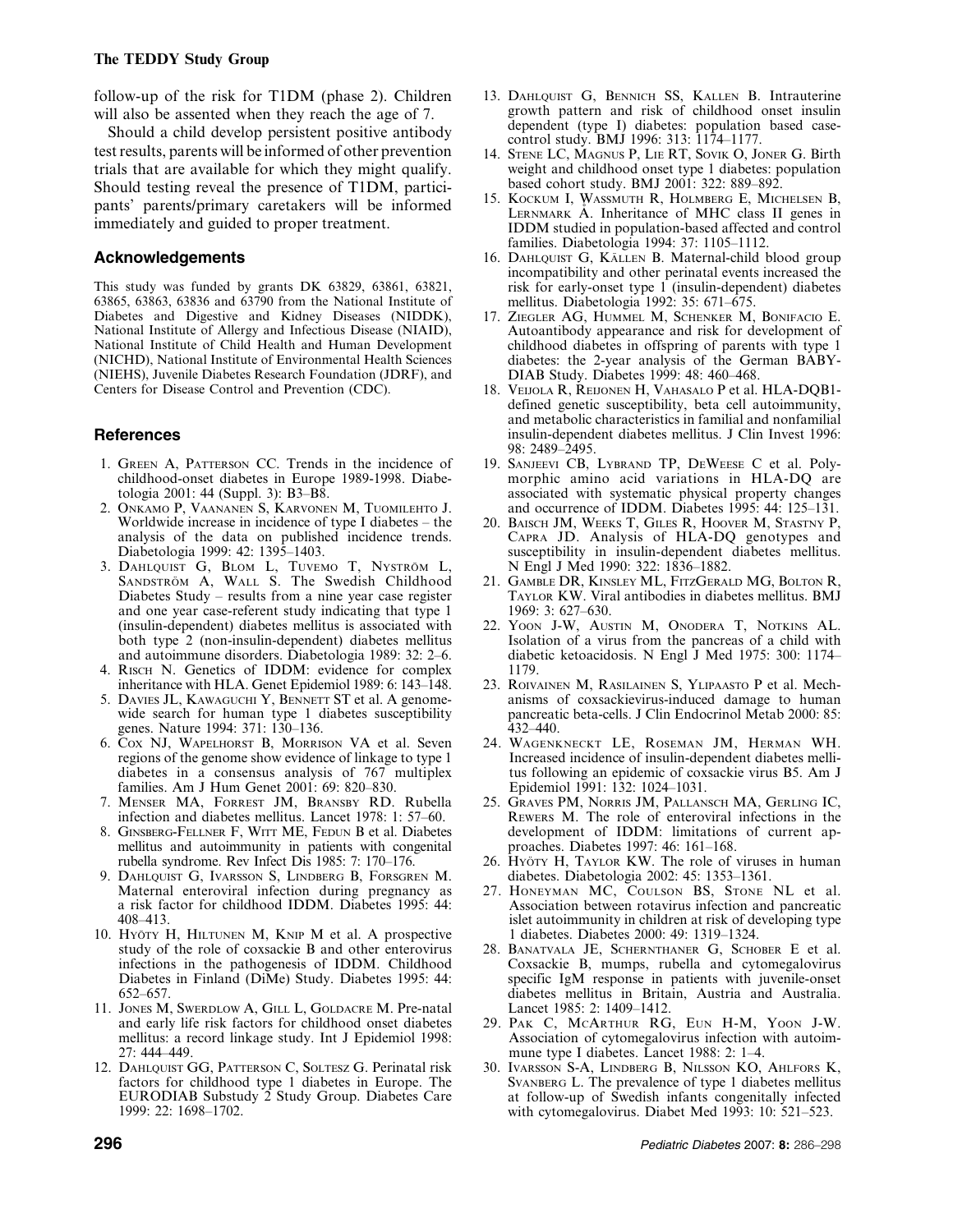- 31. LAN MS, MASON A, COUTANT R et al. HERV-K10s and immune-mediated (type 1) diabetes. Cell 1998: 95: 14–16; discussion 16
- 32. CONRAD B, WEIDMANN E, TUCCO G et al. Evidence for superantigen involvement in insulin-dependent diabetes mellitus aetiology. Nature 1994: 371: 351–355.
- 33. VIRTANEN SM, RASANEN L, ARO A et al. Feeding in infancy and the risk of type 1 diabetes mellitus in Finnish children. The 'Childhood Diabetes in Finland' Study Group. Diabet Med 1992: 9: 815–819.
- 34. BORCH-JOHNSEN K, MANDRUP-POULSEN T, ZACHAU-CHRISTIANSEN BZ. Relation between breast-feeding and incidence rates of insulin-dependent diabetes mellitus. Lancet 1984: 2: 1083–1086.
- 35. AKERBLOM HK, SAVILAHTI E, SAUKKONEN TT, PAGANUS A, VIRTANEN SM, TERAMO K. The case for elimination of cow's milk in early infancy in the prevention of type 1 diabetes. Diabetes Metab Rev 1994: 9: 456–462.
- 36. KIMPIMAKI T, ERKKOLA M, KORHONEN S et al. Shortterm exclusive breastfeeding predisposes young children with increased genetic risk of type I diabetes to progressive beta-cell autoimmunity. Diabetologia 2001: 44: 63–69.
- 37. EURODIAB. Vitamin D supplement in early childhood and risk for type I (insulin-dependent) diabetes mellitus. The EURODIAB Substudy 2 Study Group. Diabetologia 1999: 42: 51–54.
- 38. STENE LC, ULRIKSEN J, MAGNUS P, JONER G. Use of cod liver oil during pregnancy associated with lower risk of type I diabetes in the offspring. Diabetologia 2000: 43: 1093–1098.
- 39. KNEKT P, REUNANEN A, MARNIEMI J, LEINO A, AROMAA A. Low vitamin E status is a potential risk factor for insulin-dependent diabetes mellitus. J Intern Med 1999: 245: 99–102.
- 40. DAHLQUIST GG, BLOM LG, PERSSON L-À, SANDSTRÖM AI, WALL SGI. Dietary factors and the risk of developing insulin dependent diabetes in childhood. BMJ 1990: 300: 1302–1306.
- 41. MYERS MA, MACKAY IR, ROWLEY MJ, ZIMMET PZ. Dietary microbial toxins and type 1 diabetes – a new meaning for seed and soil. Diabetologia 2001: 44: 1199– 2000.
- 42. DANOWSKI TS. Emotional stress as a cause of diabetes mellitus. Diabetes 1963: 12: 183–184.
- 43. SLAWSON PR, FLYNN WR, KOLLER EJ. Psychological factors associated with the onset of diabetes mellitus. JAMA 1963: 185: 313–316.
- 44. STEIN SP, CHARLES ES. Emotional factors in juvenile diabetes mellitus: a study of early life experience of adolescent diabetics. Am J Psychiatry 1971: 128: 700–704.
- 45. KISCH ES. 1985: Stressful events and the onset of diabetes mellitus. Isr J Med Sci 1985: 21: 356–358.
- 46. ROBINSON N, FULLER JH. The role of life events and difficulties in the onset of diabetes mellitus. J Psychosom Res 1985: 29: 583–591.
- 47. ROBINSON N, LLOYD CE, FULLER JH, YATEMAN NA. Psychosocial factors and the onset of type 1 diabetes. Diabet Med 1989: 6: 53–58.
- 48. VIALETTES B, OZANON JP, KAPLANSKY S et al. 1989 Stress antecedents and immune status in recently diagnosed type 1 (insulindependent) diabetes mellitus. Diabete Metab 1989: 15: 45–50.
- 49. DAHLQUIST G, BLOM L, LONNBERG G. The Swedish Childhood Diabetes Study - A multivariate analysis of risk determinants for diabetes in different age groups. Diabetologia 1991: 34: 757–762.
- 50. HAGGLOF B, BLOM L, DAHLQUIST G, LONNBERG G, SAHLIN B. The Swedish childhood diabetes study: implications of severe psychological stress as a risk

factor for type 1 (insulin-dependent) diabetes mellitus in childhood. Diabetologia 1991: 34: 579–583.

- 51. THERNLUND GM, DAHLQUIST G, HANSSON K et al. Psychological stress and the onset of IDDM in children. Diabetes Care 1995: 18: 1323–1329.
- 52. JOHNSON SB. Screening programs to identify children at risk for diabetes mellitus: psychological impact on children and parents. J Pediatr Endocrinol Metab 2001: 14: 653–660.
- 53. ERKKOLA M, KARPPINEN M, JAVANAINEN J, RÄSÄNEN L, KNIP M, VIRTANEN SM. Validity and reproducibility of a food frequency questionnaire during pregnancy. Am J Epidemiol 2001: 154: 466–476.
- 54. SPIELBERGER CD, GORSUCH RI, LUSHENE R. Test Manual for the State-Trait Anxiety Inventory. Palo Alto, CA: Consulting Psychologists Press, 1970
- 55. JOHNSON SB, RILEY WJ, HANSEN CA, NURICK MA. Psychological impact of islet cell-antibody screening for IDDM in children, adults and their family members. Diabetes Care 1990: 13: 93–97.
- 56. ROTH R, SCHNEIDER P, SCHOBER E, SCHWINGSHANDL J, BORKENSTEIN M. Life-Events, Angst, Coping und Familienstruktur zum Zeitpunkt eines Diabetes-Risiko-Screenings von Geschwistern diabetischer Kinder – Erste Ergebnisse. In: Janig H, ed. Psychologische Forschung in Osterreich. Carinthia: J.H. Klagenfurt, 1994: 187–191.
- 57. JOHNSON SB, TERCYACK KP. Psychological impact of islet cell antibody screening for IDDM on children, adults, and their family members. Diabetes Care 1995: 18: 1370–1372.
- 58. JOHNSON SB, CARMICHAEL S. At-risk for diabetes: coping with the news. J Clin Psychol Med Settings  $2000: 7: 69-78$ .
- 59. HUMMEL M, ZIEGLER AG, ROTH R. Psychological impact of childhood islet autoantibody testing in families participating in the BABYDIAB study. Diabet Med 2004: 21: 324–328.
- 60. HARTER S. Manual for the Self-Perception profile for Children. Denver, CO: University of Denver, 1985.
- 61. HENDRIECKX C, DE SMET F, KRISTOFFERSEN I, BRADLEY C. Risk assessment for developing type 1 diabetes: intentions of behavioural changes prior to risk notification. Diabetes Metab Res Rev 2002: 18: 36–42.
- 62. BAUGHCUM A, JOHNSON SB, SHE J et al. High rates of maternal behavior change resulting from newborn genetic screening for risk of type 1 diabetes. Diabetes 2003: 52 (Suppl. 1): A410.
- 63. Expert Committee on the Diagnosis and Classification of Diabetes Mellitus. Report of the Expert Committee on the Diagnosis and Classification of Diabetes Mellitus. Diabetes Care 1997: 20: 1183–1197.
- 64. LAKATOS E. Sample sizes based on the log rank statistic in complex clinical trials. Biometrics 1988: 44: 229–241.
- 65. CANTOR AB. SAS Survival Analysis Techniques for Medical Research, 2nd edn. Cary, NC: SAS Institute Inc, 2003.

#### Appendix 1

#### The Teddy Study Group

**Colorado Clinical Center:** Marian Rewers, M.D., Ph.D.,  $PI^{1,4,6,10,11}$ , Katherine Barriga<sup>12</sup>, Judith Baxter<sup>9,12</sup>, Ann Deas, George Eisenbarth, M.D., Ph.D., Lisa Emery, Patricia Gesualdo<sup>2,12</sup>, Michelle Hoffman<sup>12</sup>, Jill Norris, Ph.D.<sup>2,12</sup>, Kathleen Waugh<sup>7,12</sup>, Stacey Weber. University of Colorado at Denver and Health Sciences Center, Barbara Davis Center for Childhood Diabetes.

Georgia/Florida Clinical Center: Jin-Xiong, She, Ph.D.,  $PI^{1,3,4,11}$ , Andy Muir, M.D.<sup>7</sup>, Desmond Schatz, M.D.\*<sup>4,5,7,8</sup>,